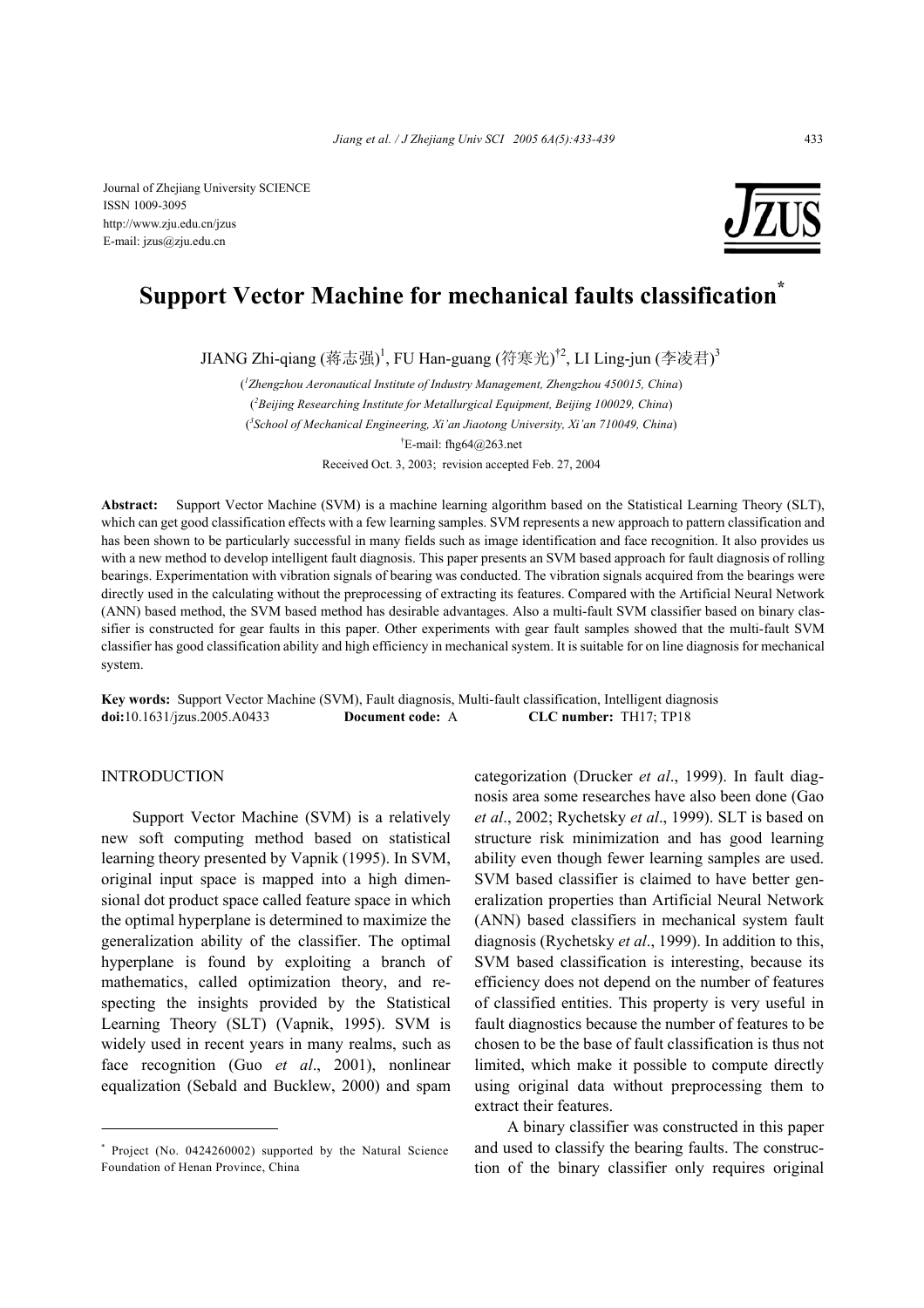signals without preprocessing them for extracting their features. However, feature extraction is always done in ANN method, which increases the computation cost. The result of SVM method is more accurate than that of the ANN method and SVM's high computing efficiency indicates the potential of SVM techniques in machinery fault diagnosis.

SVM was originally designed for binary classification, which is not suitable for fault diagnosis, because it has several fault classes (not only one fault) in addition to health condition (normal class). So, it is necessary to develop a method to deal with a multi-class classification problem. In this paper, a multi-fault classifier based on binary classifier is proposed. This classifier is applied to classify 5 faults of a gearbox. The result showed that this classifier has good classification ability and high efficiency and is suitable for on-line fault diagnosis of mechanical system.

#### BINARY SVM CLASSIFICATION

# **Binary SVM classification algorithm (Vapnik, 1995; Cristianini and Shawe-Taylor, 2000)**

Suppose we have *N* given observations, each consisting of a pair of data: a data vector  $x_i \in R^d$ , *i*=1,…, *N* and a class label  $y_i \in \{+1,-1\}$  for each vector. We say  $x_i$  belongs to class I, if  $y_i = +1$  and  $x_i$  belongs to class II, if *yi*=−1. These data pairs build the training sets. For linearly separable data, we can determine a hyperplane  $f(x)$  that separates the data. For a separating hyperplane  $f(x) \ge 0$ , if the input *x* belongs to a positive class, and  $f(x) \le 0$ , if x belong to a negative class.

$$
f(\mathbf{x}) = \mathbf{w} \cdot \mathbf{x} + b = \sum_{j=1}^{d} \mathbf{w}_j \mathbf{x}_j + b \tag{1}
$$

$$
y_i f(\mathbf{x}_i) = y_i(\mathbf{w} \cdot \mathbf{x}_i + b) \ge 0, \ i = 1, \dots, N \tag{2}
$$

where *w* is a *d*-dimensional vector and *b* is a scalar. *w*⋅*x* is inner product of *w* and *x*.

If we additionally require that *w* and *b* be such that the point closest to the hyperplane has a distance of  $1/|\mathbf{w}|$ , then Eq.(2) should be rewritten as:

$$
y_i(w \cdot x + b) \ge 1, i=1, ..., N
$$
 (3)

The separating hyperplane that has the maximum distance between the hyperplane and the nearest data, i.e. the maximum margin, is called the optimal separating hyperplane. The generalization ability is maximized with the optimal hyperplane. An example of optimal separating hyperplane of two datasets is presented in Fig.1, where  $H$  is the optimal separating hyperplane. The optimal hyperplane can be obtained by solving the following convex quadratic optimization problem (Vapnik, 1995):

$$
\text{minimize } \frac{1}{2} \|\mathbf{w}\|^2 \tag{4}
$$

subject to

$$
y_i(\boldsymbol{w}\cdot\boldsymbol{x}_i+b)\geq 1, i=1,...,N
$$
 (5)

This problem can be transformed into the equivalent Lagrange dual problem as:

maximize 
$$
Q(\boldsymbol{\alpha}) = \sum_{i=1}^{N} \alpha_i - \frac{1}{2} \sum_{i,k=1}^{N} \alpha_i \alpha_k y_i y_k x_i \cdot x_k
$$
 (6)

subject to 
$$
\sum_{i=1}^{N} y_i \alpha_i = 0, \ \alpha_i \ge 0, \ i = 1,..., N
$$
 (7)

where  $\boldsymbol{\alpha}=(\alpha_1, \alpha_2, \ldots, \alpha_i)$  is the Lagrange multiplier. Each sample has corresponding  $\alpha_i$ , *i*=1, ..., *N*. Those samples for which  $\alpha_i > 0$  are called support vectors, and are ones that the equality condition in Eq.(4) holds. All other training samples having  $\alpha=0$  can be removed from the training set without affecting the optimal hyperplane.



**Fig.1 Optimal separating plane** 

Assume that optimal solution of  $\alpha$  for the dual problem is  $\alpha^*$ . Then the solution of *w* and *b* are  $w^*$  and  $b^*$ , which can be given by: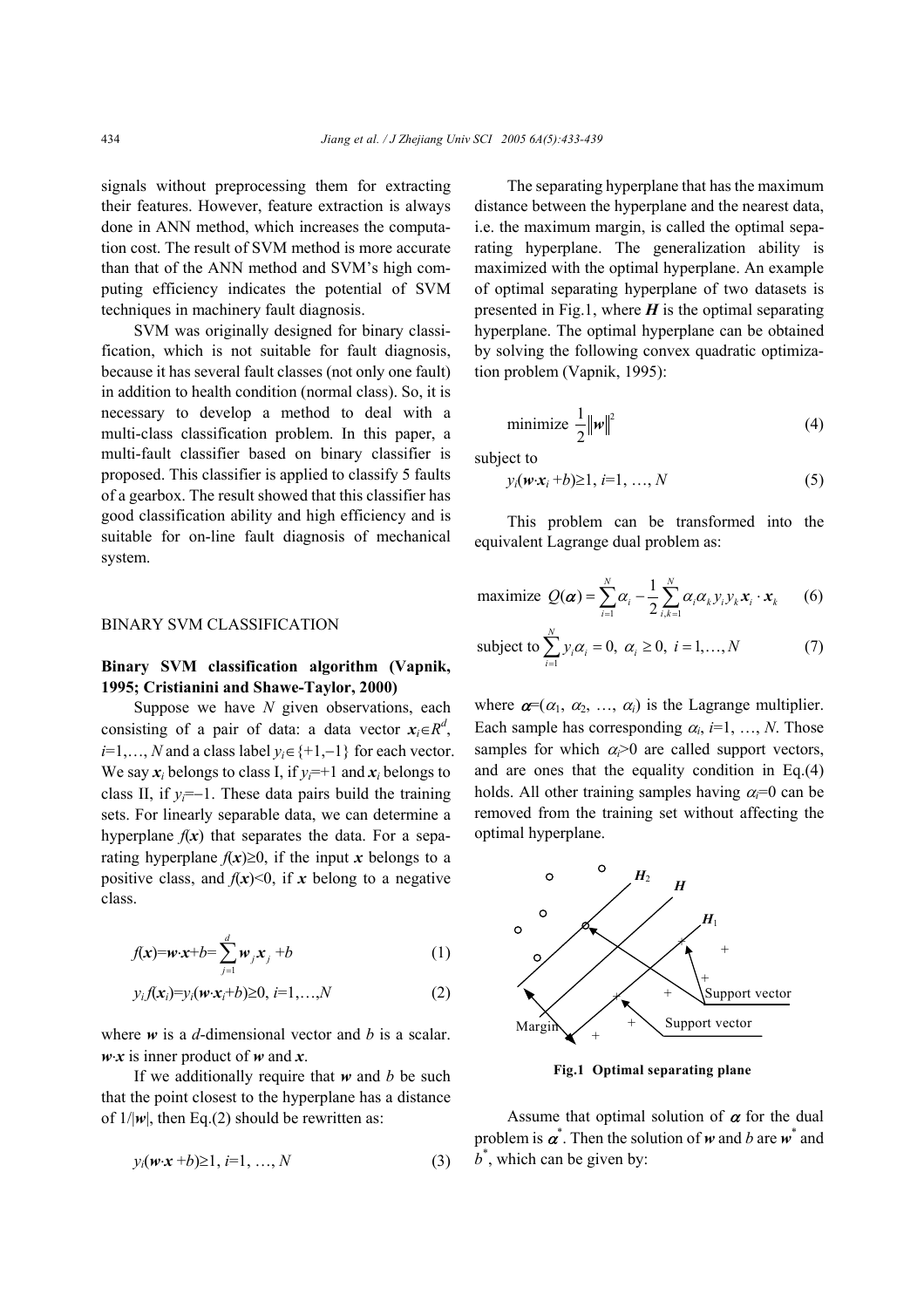$$
\boldsymbol{w}^* = \sum_{i=1}^N \alpha_k^* y_i \cdot \boldsymbol{x}_i = \sum_{\text{support vectors}} \alpha_i^* y_i \cdot \boldsymbol{x}_i, \tag{8}
$$

$$
b^* = 1 - \boldsymbol{w}^* \cdot \boldsymbol{x}_i \text{ for } \boldsymbol{x}_i \text{ with } y_i = 1 \tag{9}
$$

After training, the classifier can be used to classify an unknown data example *x* by the decision functions:

$$
f(\mathbf{x}) = \text{sign}(\sum_{j=1}^{N} \alpha_j^* y_j \mathbf{x}_j \cdot \mathbf{x} + b^*)
$$
 (10)

$$
\mathbf{x} \in \begin{cases} \text{Class I, if } f(\mathbf{x}) = +1 \\ \text{Class II, if } f(\mathbf{x}) = -1 \end{cases} \tag{11}
$$

SVM is a non-linear kernel-based classifier, which maps the data to be classified from original data space  $X$ , onto a space, where the data can be linearly classified. The space is called a feature space *F*. This is depicted in Fig.2. Now using the non-linear vector function  $\Phi(x)=(\Phi_1(x), \ldots, \Phi_l(x))$ , that maps the *d*-dimensional input vector *x* into the *l*-dimensional feature space, the linear decision function in dual form is given by:

$$
f(\mathbf{x}) = \text{sign}(\sum_{i=1}^{N} \alpha_i y_i \mathbf{\Phi}(\mathbf{x}_i) \cdot \mathbf{\Phi}(\mathbf{x}) + b^*)
$$
 (12)



**Fig.2 Mapping from the data space** *X* **to the feature space** *F*

Notice that in Eq. $(11)$  as well in the optimization problem (5), the data occur only in inner products. So in the higher dimensional space (feature space) we only deal with the data in the form of inner product  $\Phi(x) \cdot \Phi(z)$ . If the dimension of *F* is very large, then this could be difficult, or very expensive computationally. However, if it is possible to find a kind of function to calculate inner products of feature space in original data space, this function is called a kernel function,  $K(x,z) = \Phi(x) \cdot \Phi(z)$ . Then we can use this kernel function in place of  $\Phi(x) \cdot \Phi(z)$  everywhere in the optimization problem, and never need to know explicitly what  $\Phi$  is. Using a kernel function, the decision function will be:

$$
f(\mathbf{x}) = \text{sign}\left[\sum_{\text{support vectors}} \alpha_i^* y_i \mathbf{K}(\mathbf{x}_i, \mathbf{x}) + b^* \right], \qquad (13)
$$

$$
\mathbf{x} \in \begin{cases} \text{Class I, if } f(\mathbf{x}) = +1 \\ \text{Class II, if } f(\mathbf{x}) = -1 \end{cases}
$$
 (14)

However, not all kernels correspond to inner products in some feature space *F*. With a so-called Mercer's theorem it is possible to find out, whether a kernel *K* depicts an inner product in that space where Φ is mapped.

Some typical kernel functions are:

Polynomial function  
\n
$$
K(x,y)=(x \cdot y+1)^d, d=1,2,...
$$
 (15)  
\nRadial basis function

$$
K(\mathbf{x}, \mathbf{y}) = \exp\left(-\frac{\|\mathbf{x} - \mathbf{y}\|^2}{2\sigma^2}\right) \tag{16}
$$

$$
Sigmoid functionK(x,y)=tanh[b(x \cdot y)-c]
$$
 (17)

# **Application of binary SVM classification**

Some vibration signals of roll bearings have been obtained from the test-bed. The experiment includes the following steps:

1. The classifier is trained by 20 samples of the data, in which there are 10 fault samples and 10 healthy samples. After being trained, the classifier is used to classify the 6 test samples, which include 3 fault samples (numbers: 1−3) and 3 healthy samples (numbers: 4−6). We use the original data and linear kernel function  $K(x,y)=x\cdot y$  to construct a classifier. Define: *y*=+1 for fault case and *y*=−1 for healthy case. The classed results by this classifier are shown in Table 1. It is clear that the result is correct. Where the distance to  $H$  is calculate by:

$$
\sum_{i=1}^{N} \alpha_i^* y_i K(\mathbf{x}_i \cdot \mathbf{y}_i) + b^* \tag{18}
$$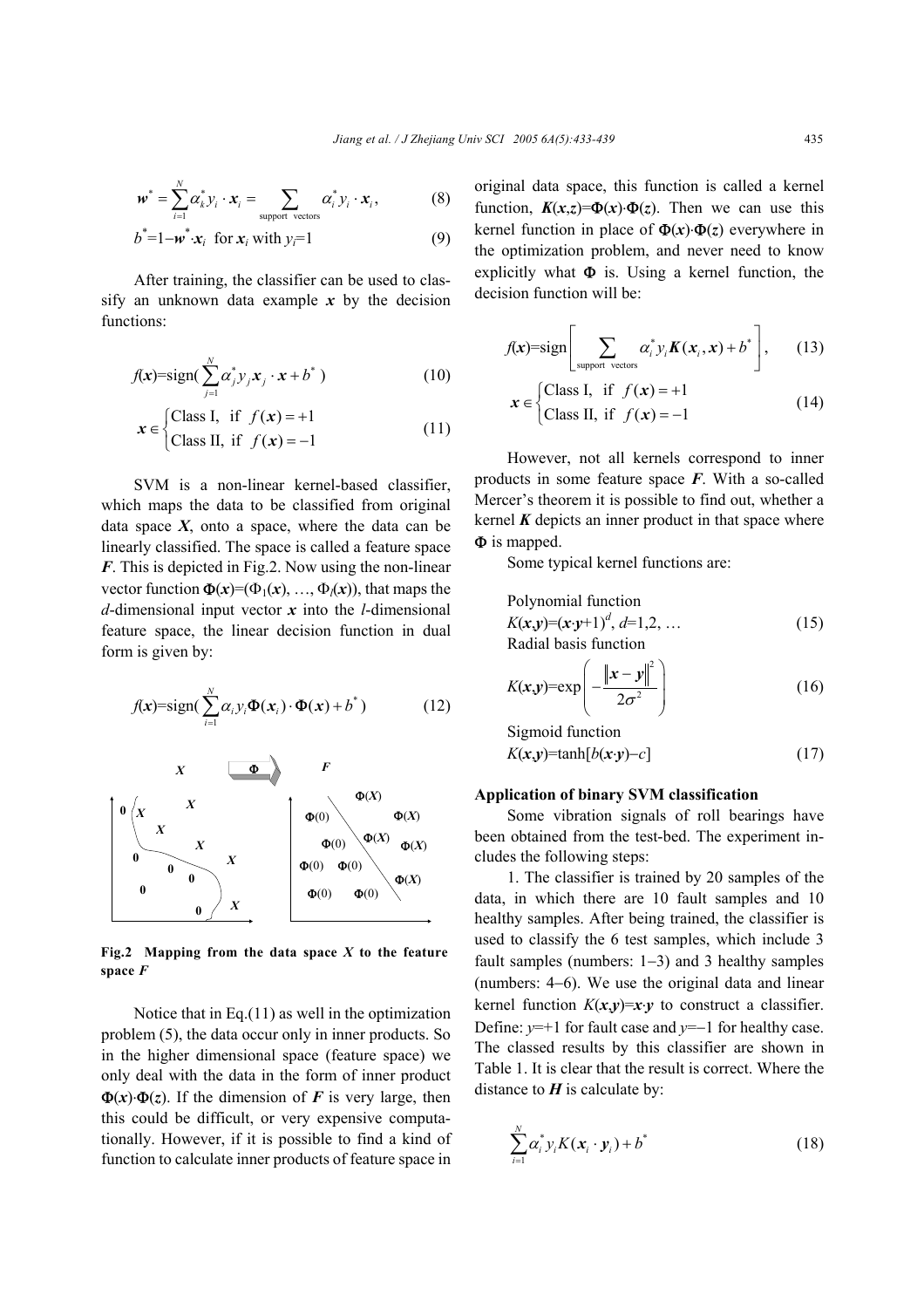2. Compare the SVM based classifier with neural network based classifier. We use the ANN based method to classify the bearing faults for the same samples as above in Step (1). Here we employ the function in Matlab ANN toolbox to construct a 3 layers BP network. According to (Yuan, 2000), the input layer node number is the same as the training samples dimensions *d*; the hidden node number is  $2d+1$ , and the output node number is one. The output is nearly 1, if the bearing is in the fault state. On the other hand, the output is nearly  $-1$ , if the object is in the healthy state. The transfer function used in the network is:

$$
f(x) = \frac{2}{1 + \exp(-2x)} - 1
$$
 (19)

 The variable learning rate method is used to train the network.

 According to (Yuan, 2000), the net structure will be very complex if we directly use the original data in the calculation without preprocessing the sample for extracting its features. Because of the long calculating time, this network model will not be suitable for the actual engineering, even not suitable for our computing in this paper. So it is necessary to calculate with the features of the sample. It should be pointed out that this comparison is more rigorous for SVM.

We use the following features as input vector:

$$
\begin{aligned} \mathbf{x}_i = [MAX(x_i) \, STD(x_i) \, RMS(x_i) \, PRO(x_i) \\ SKE(x_i) \, KUR(x_i)] \end{aligned} \tag{20}
$$

where  $MAX(x_i)$  is the peak value of  $x_i$ ,  $STD(x_i)$  is the standard deviation,  $RMS(x_i)$  is the virtual value, *PRO* $(x_i)$  is the absolute mean value, *SKE* $(x_i)$  is skewness,  $KUR(x_i)$  is the kurtosis.

Therefore, the input layer has 6 units, the hidden layer has 13 units, and the output layer has 1 unit. The result classed by ANN is also shown in Table 1, from which it is clear that both SVM and ANN can give good classification results in this condition (20 training samples). But the computing efficiencies are different. As for the same computer (CPU: PIII800, RAM: 128 M) the training and classing time used by ANN is 4.677 s, whereas that by SVM is 0.340 s. ANN method will cost long time if the preprocessing time is considered.

3. Keep all the conditions except the training samples number unchangeableness. A new classifier is reconstructed by decreasing the training sample numbers from 20 to 6. There are 3 fault samples and 3 healthy samples in these 6 training samples. The 6 test samples are also the same as the samples in Step  $(1)$ . In these 6 test samples, the results classed by SVM and ANN are shown in Table 2.

Table 2 clearly shows that, SVM method can give us the right class result in this case (with only 6 training samples), whereas the ANN method cannot, as shown in Table 2 the No.1 sample was classed failure by ANN method. It proves that the SVM method has better classification ability than ANN method in the case of fewer training samples. Furthermore, it is not necessary for SVM to preprocess the signal for extracting its features, which provide us more advantages in actual practice.

| Samples number          |         |         |         | 4         |           | o         |  |
|-------------------------|---------|---------|---------|-----------|-----------|-----------|--|
| Fault type              | Failure | Failure | Failure | Healthy   | Healthy   | Healthy   |  |
| Classed by SVM $f(x_i)$ | $+1$    | $+1$    | $+1$    | $-1$      | $-1$      | $-1$      |  |
| SVM: distance to $H$    | 5.1864  | 2.7701  | 1.9680  | $-1.2874$ | $-1.3125$ | $-1.3243$ |  |
| Classed by ANN          | 0.4288  | 0.7950  | 0.8486  | $-1.1609$ | $-11054$  | $-1.0686$ |  |
|                         |         |         |         |           |           |           |  |

**Table 1 Compare result of SVM with ANN in the case of more samples** 

**Table 2 Compare result of SVM with NNT in the case of fewer samples** 

|                         | Table 4 Compare result of By M with THAT In the case of fewer samples |         |         |           |           |           |  |
|-------------------------|-----------------------------------------------------------------------|---------|---------|-----------|-----------|-----------|--|
| Samples number          |                                                                       |         |         |           |           |           |  |
| Fault type              | Failure                                                               | Failure | Failure | Healthy   | Healthy   | Healthy   |  |
| Classed by SVM $f(x_i)$ | $+1$                                                                  | $+1$    | $+1$    | $-1$      | $-1$      | $-1$      |  |
| SVM: distance to $H$    | 3.1722                                                                | 1.5323  | 0.6496  | $-1.2645$ | $-11340$  | $-1.2765$ |  |
| Classed by ANN          | $-0.1702$                                                             | 14774   | 0.8464  | $-1.0150$ | $-1.0917$ | $-1.1180$ |  |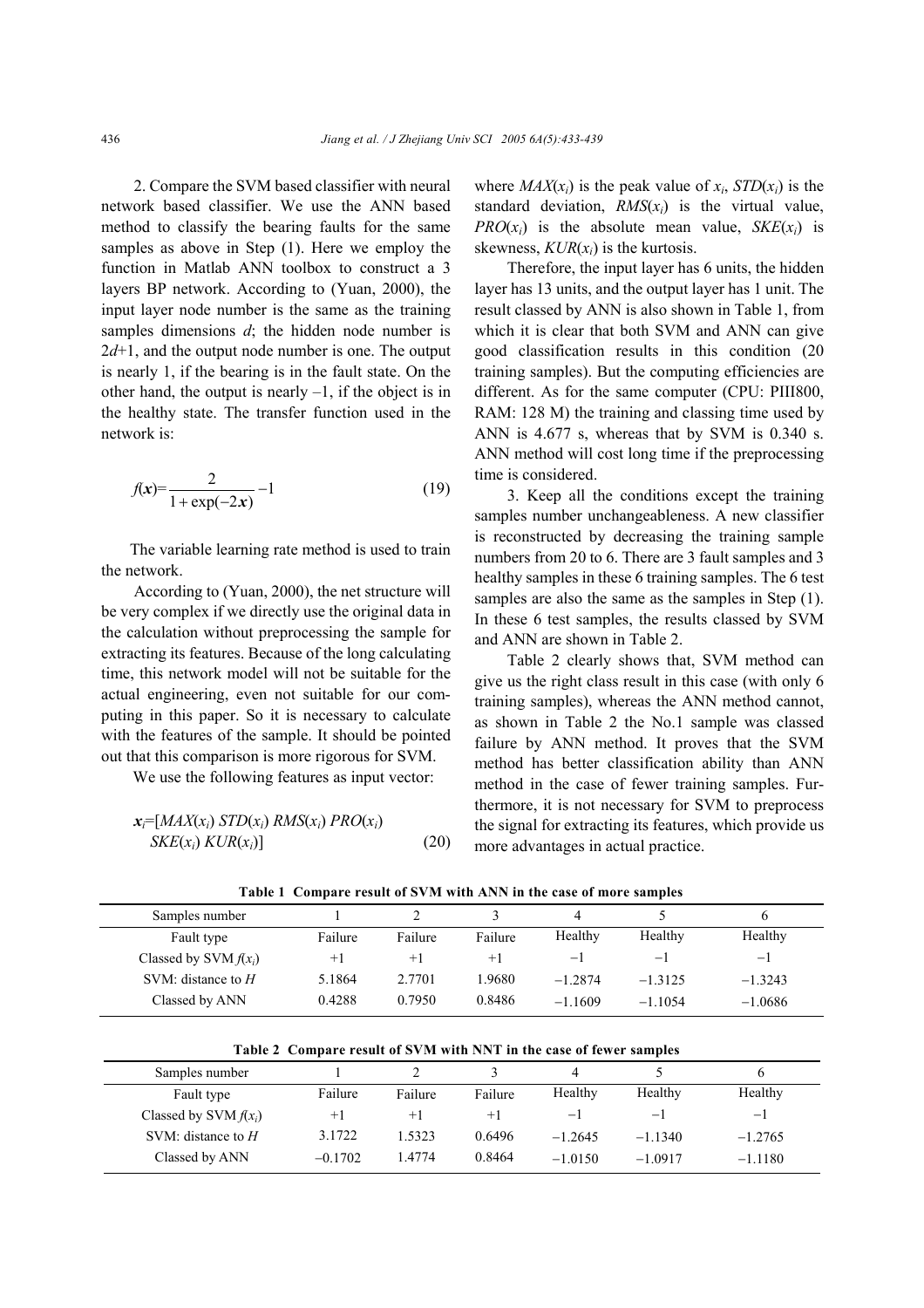MULTI-CLASS SVM CLASSIFICATION ALGORITHM

#### **Multi-class SVM classification algorithm**

SVM was originally designed for binary classification. Multi-class (K-class, *k*>2) classification can be obtained by the combination of binary classification. There is a relationship between binary classification and multi-classification. Suppose we have a classable K-class problem; then it must be separated from each other by binary classification; On the contrary, in a K-class event, it must be K-class classable if any two classes of it is separable. We can construct a multi-class classifier by combining several binary classifiers. Several methods have been proposed (Hsu and Lin, 2002). Some of them are: "one-against-one", "one-against-all", and directed acyclic graph SVM (DAGSVM). In literature (Hsu and Lin, 2002), Hsu and Lin gave a comparison of these methods and pointed out that the "one-against-one" method is more suitable for practical use than other methods. In this paper we use "one-against-one" method to classify the 5 faults of the gears.

For K-class event, the "one-against-one" method, construct  $M=C_k^2 = k(k-1)/2$  classifiers, where each is trained on data from the *i*th and the *j*th class, we solve the following binary classification problem:

$$
\min_{w^{ij}, b^{ij}, \xi^{ij}} \frac{1}{2} (\boldsymbol{w}^{ij})^{\mathrm{T}} \boldsymbol{w}^{ij} + C \sum_{t} \xi_n^{ij} (\boldsymbol{w}^{ij})^{\mathrm{T}}
$$
  

$$
(\boldsymbol{w}^{ij})^{\mathrm{T}} K(x_n) + b^{ij} \ge 1 - \xi_n^{ij}, \text{ if } y_n = i
$$
  

$$
(\boldsymbol{w}^{ij})^{\mathrm{T}} K(x_n) + b^{ij} \le -1 = \xi_n^{ij}, \text{ if } y_n = j
$$
  

$$
\xi_n^{ij} \ge 0
$$
 (21)

where  $K(x_n)$  is kernel function,  $(x_n, y_n)$  is a *i*th or *j*th training sample.

There are different methods for doing the future testing after all *M* classifiers are constructed. After some tests, we decided to use the following voting strategy: if  $sign((w^{ij})^T \phi(x) + b^{ij})$  decides *x* is in the *i*th class, then the vote for the *i*th class is increased by one. Otherwise, the *j*th class is increased by one. Then we predict  $x$  is in the class with the largest vote. The voting approach described above is also called the "Max Wins" strategy, Fig.3 is its flow chart.

This method needs *k*(*k*−1)/2 classifiers. Al-

though the number is more than that of "one-against-all", which needs *k* classifiers (as we know:  $k(k-1)/2 \ge k$  when  $k \ge 3$ ), as each problem is smaller (only data from two classes). For the "one-against-all", each classifier is trained with all the data, so the total training time of "one-against-one" may not be more than that of "one-against-all" method (Hsu and Lin, 2002). In case that two classes have identical votes and both are the max, how can we make the decision? In this case it may not be a good strategy. To deal with this problem we simply selected the one with the small index. So it is necessary to number the important or more often appearing fault with small index.



**Fig.3 Flow chart of voting strategy** 

#### **Application of multi-class SVM classification**

In this section, the multi-class SVM classification discussed above is applied to diagnosis of the gear faults. The fault types and numbers are shown in Table 3. Here we consider healthy as a special fault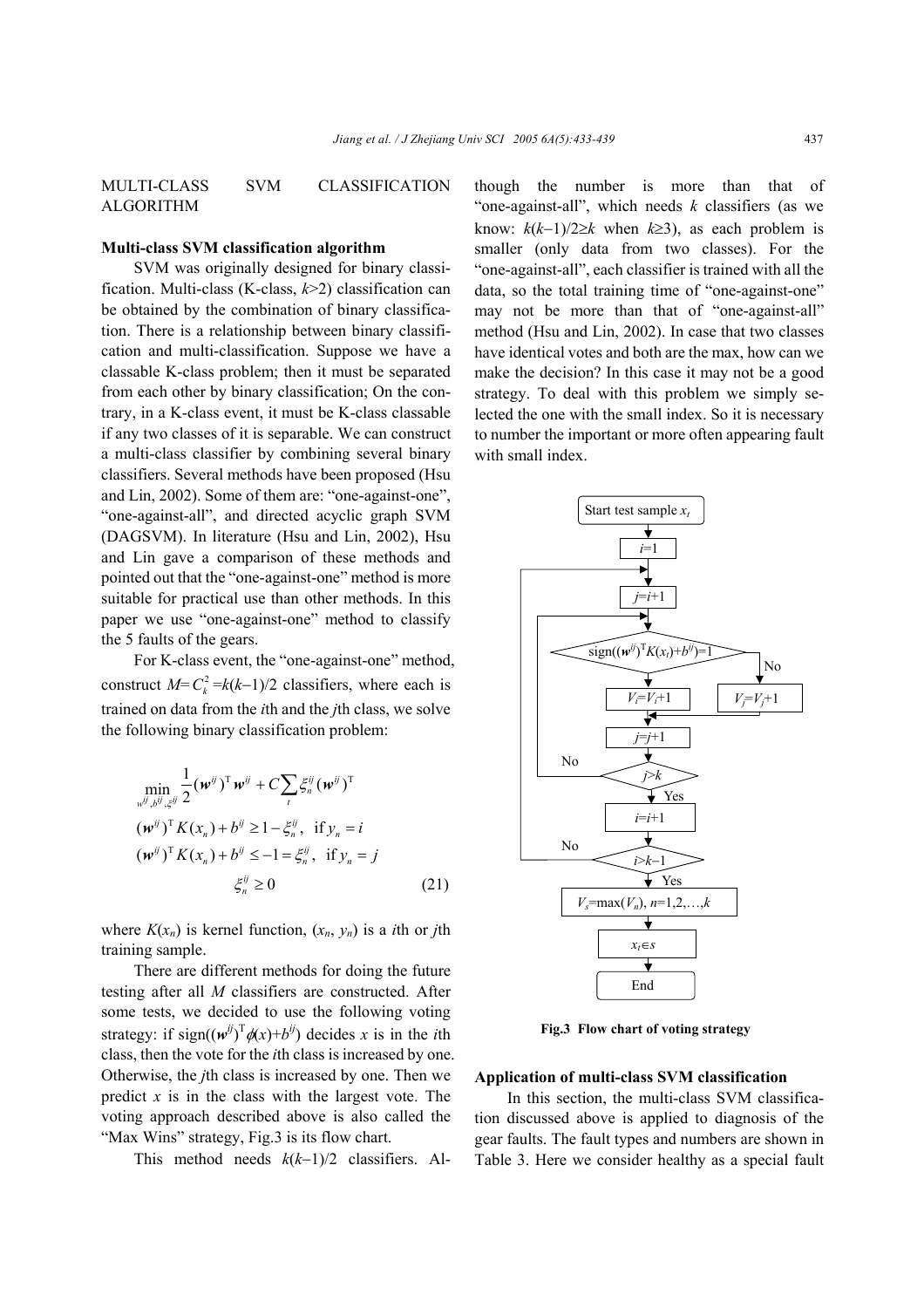class. As the principle pointed out in Section 3.1, we make the number small for the fault which occurs more often and the number large for the fault which seldom occurs. It is considered that misdiagnose of a healthy machine as a failure one will result in lesser loss than otherwise. So the healthy is arranged at last with largest number.

**Table 3 Number of faults** 

| Fault type   | Fault number   |
|--------------|----------------|
| Eccentricity |                |
| Misalignment | $\mathfrak{D}$ |
| Wear out     | 3              |
| Pitting      |                |
| Healthy      | 5              |

Some waveforms of the fault gears are shown in Fig.4 (only 2 types of the faults are shown for lack of space).

The multi-fault classifier is trained by 20 training samples, which include 5 fault classes, with 4 samples for each fault class. The faults and fault number are shown in Table 3. We compute directly using original data without preprocessing the signal to extract its features. There are 5 fault classes (include healthy class), so  $n=5$ , and we must design  $k(k-1)/2=10$  binary classifiers. Choosing a kernel function for classifiers has considerable impact on classification results. However, there does not exist general rules for choosing the kernel function, the best kernel function depends on the classification problem considered. In

this experiment, several kernel functions were compared, as a result, the linear kernel function was found to be better. So we used linear kernel function in this paper. The upper bound *C* for the Lagrange multipliers is chosen to be 10.

We used the other 30 samples to test the classifier. The 30 samples included 5 fault classes, with each class having 6 samples. The sample number and its fault type are shown in Table 4. The result classed by this classifier is also shown in Table 4. Table 3 and Table 4 show that the class results were all correct. This proved that this classifier has good classification ability for multi-fault classification in mechanical system. The computer used in this experiment was PIII800 CPU, 128 M RAM. The training time in training the 20 samples was 0.191 s. The classing time for 30 samples was 0.220 s. It was obvious that the computing efficiency was high. So the classifier is suitable for mechanical system on line fault diagnosis. And this method can get good result without preprocessing the signals to extract their features, which makes the fault diagnosis very simple.

**Table 4 Classification of gear faults by SVM multi-fault classifier** 

| Samples numbers | Fault type   | Classification result |
|-----------------|--------------|-----------------------|
| $1 - 6$         | Eccentricity |                       |
| $7 - 12$        | Misalignment | $\mathfrak{D}$        |
| $13 - 18$       | Wear out     | 3                     |
| $19 - 24$       | Pitting      | 4                     |
| $25 - 30$       | Healthy      | 5                     |



**Fig.4 Signal waveforms of fault gears. (a) Eccentricity; (b) Wear out**